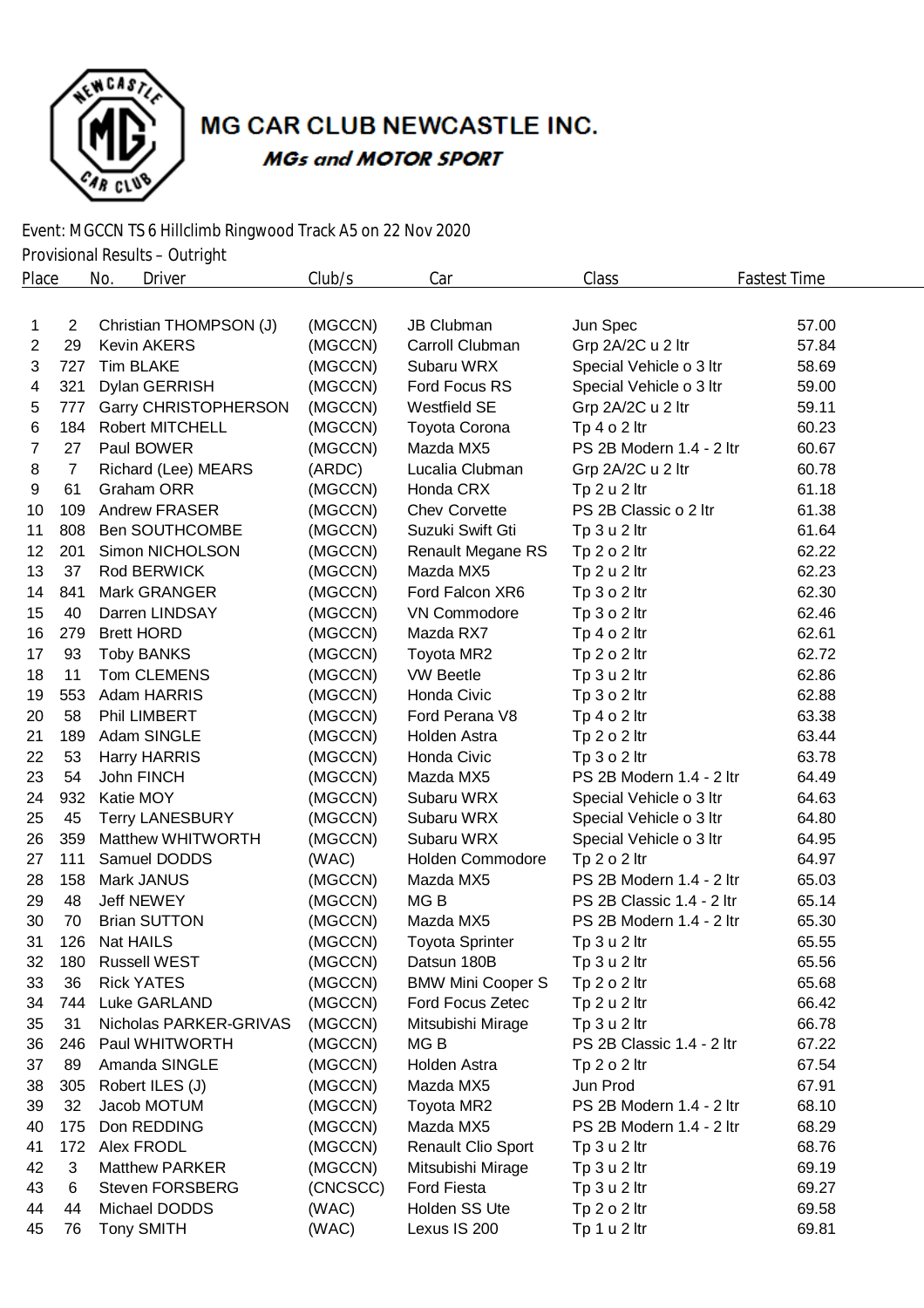

## MG CAR CLUB NEWCASTLE INC. **MGs and MOTOR SPORT**

Event: MGCCN TS 6 Hillclimb Ringwood Track A5 on 22 Nov 2020

Provisional Results – Outright

| Place | No. | Driver                         | Club/s   | Car           | Class                    | <b>Fastest Time</b> |
|-------|-----|--------------------------------|----------|---------------|--------------------------|---------------------|
|       |     |                                |          |               |                          |                     |
| 46 72 |     | Matthew MOY                    | (MGCCND) | Holden Torana | Tp $2$ o $2$ ltr         | 70.56               |
|       |     | 47 162 Raewyn PERKINS          | (MGCCN)  | Mazda MX5     | PS 2B Modern 1.4 - 2 ltr | 77.93               |
| -48   |     | Rosalie COGGER-COLLINS (MGCCN) |          | Toyota Echo   | Tp $1 u 2$ ltr           | 81.68               |



**Ringwood Park** 

**Track A5** 

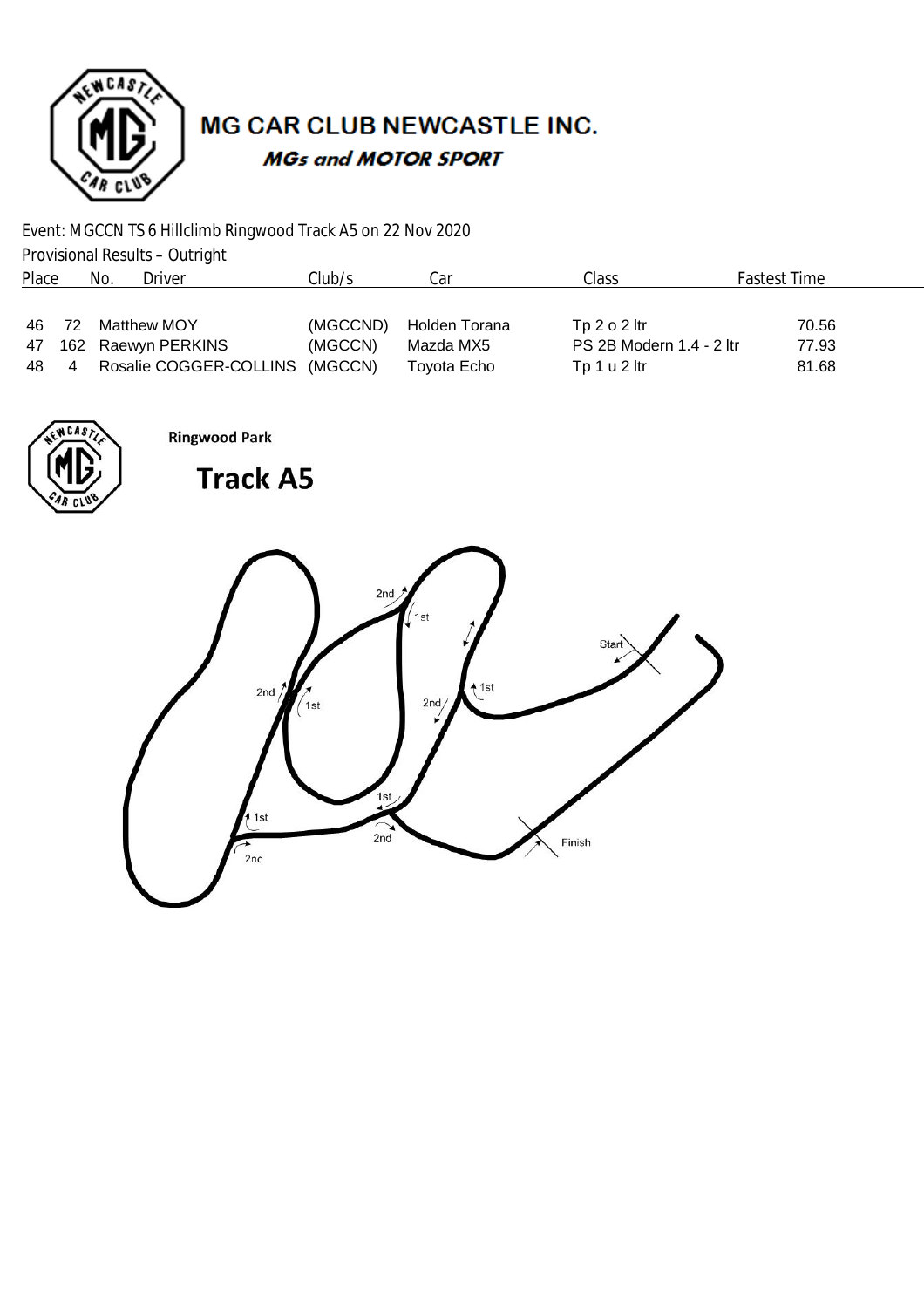| CarNo         |                                                                                | Competitor (Club) |                        |         | Vehicle                                                                               | Fastest<br>Time |   | $Cl$ $O/R$   |
|---------------|--------------------------------------------------------------------------------|-------------------|------------------------|---------|---------------------------------------------------------------------------------------|-----------------|---|--------------|
|               | <u>Class: Type 1 Under 2 ltree</u>                                             |                   |                        |         |                                                                                       |                 |   |              |
|               |                                                                                |                   |                        |         | Record: 66.57 Holder: Simon MACPHERSON Toyota Celica May 2018                         |                 |   |              |
|               | 76 Tony SMITH                                                                  |                   | (WAC)                  |         | Lexus IS 200 2.0 ltr                                                                  | 69.81           |   | 1 45         |
| 47.40         | 47.36                                                                          | 48.31 48.50       |                        | 49.49   | 0.00                                                                                  |                 |   |              |
| 70.38         | 69.81                                                                          | 70.86             | 71.36                  | 72.33   | 71.69                                                                                 |                 |   |              |
|               | Theoretically $47.36 + 22.45 = 69.81$                                          |                   |                        |         |                                                                                       |                 |   |              |
|               | 4 Rosalie COGGER-COLLINS                                                       |                   |                        |         | (MGCCN) Toyota Echo 1.5 ltr                                                           | 81.68           |   | 2 48         |
| 57.08         | 55.75                                                                          |                   | 55.51 54.45            | 54.42   | 0.00                                                                                  |                 |   |              |
| 85.22         |                                                                                |                   | 83.30 82.73 81.74      | 81.68   | 81.85                                                                                 |                 |   |              |
|               | Theoretically $54.42 + 27.22 = 81.64$                                          |                   |                        |         |                                                                                       |                 |   |              |
|               | <b>Class: Type 2 Under 2 Itr</b>                                               |                   |                        |         |                                                                                       |                 |   |              |
|               | New Record: 61.18 Holder: Graham ORR Honda CRX                                 |                   |                        |         |                                                                                       |                 |   |              |
|               |                                                                                |                   |                        |         | Old Record: 62.80 Holder: Graham ORR Honda CRX May 2018                               |                 |   |              |
|               | 61 Graham ORR                                                                  |                   | (MGCCN)                |         | Honda CRX 1.6 ltr                                                                     | 61.18           | 1 | 9            |
| 42.24         | 41.56                                                                          | 42.21             | 42.45                  | 41.96   | 0.00                                                                                  |                 |   |              |
| 62.25         | 61.18                                                                          | 61.92             | 62.39                  | 62.03   | 62.11                                                                                 |                 |   |              |
|               | Theoretically $41.56 + 19.62 = 61.18$                                          |                   |                        |         |                                                                                       |                 |   |              |
|               | 37 Rod BERWICK (MGCCN)                                                         |                   |                        |         | Mazda MX5 2.0 ltr                                                                     | 62.23           |   | 2 13         |
|               | 45.57 43.96                                                                    | 43.02 40.38       |                        | 41.97   |                                                                                       |                 |   |              |
| 66.72         | 64.60                                                                          | 63.34             | 62.49                  | 62.23   |                                                                                       |                 |   |              |
|               | Theoretically $40.38 + 20.26 = 60.64$                                          |                   |                        |         |                                                                                       |                 |   |              |
|               | 744 Luke GARLAND                                                               |                   |                        |         | (MGCCN) Ford Focus Zetec 2.0 ltr                                                      | 66.42           |   | 3 34         |
| 47.81         | 45.26                                                                          | 44.90             |                        |         |                                                                                       |                 |   |              |
| 70.62         | 66.76                                                                          | 66.42             |                        |         |                                                                                       |                 |   |              |
|               | Theoretically $44.90 + 21.50 = 66.40$                                          |                   |                        |         |                                                                                       |                 |   |              |
|               |                                                                                |                   |                        |         |                                                                                       |                 |   |              |
| Record: 61.81 | <b>Class: Type 2 Over 2 Itr</b>                                                |                   |                        |         |                                                                                       |                 |   |              |
|               | 201 Simon NICHOLSON                                                            |                   |                        | (MGCCN) | Holder: Steve WOODS Renault Megane RS275R May 2018<br>Renault Megane RS 2.0 Itr turbo | 62.22           |   | $1 \quad 12$ |
| 42.12         | 42.00                                                                          | 42.25             | 41.91                  | 42.17   |                                                                                       |                 |   |              |
| 62.34         | 62.33                                                                          | 62.66             | 62.22                  | 62.34   |                                                                                       |                 |   |              |
|               | Theoretically $41.91 + 20.17 = 62.08$                                          |                   |                        |         |                                                                                       |                 |   |              |
|               |                                                                                |                   |                        |         |                                                                                       |                 |   |              |
| 43.74         | 93 Toby BANKS<br>43.24                                                         |                   | (MGCCN)<br>64.31 42.70 | 42.77   | Toyota MR2 1.6 ltr s/c<br>43.11                                                       | 62.72           |   | 2 17         |
| 63.85         | 63.18                                                                          | 87.37             | 62.77                  | 62.72   | 82.88                                                                                 |                 |   |              |
|               | Theoretically $42.70 + 19.94 = 62.64$                                          |                   |                        |         |                                                                                       |                 |   |              |
|               |                                                                                |                   |                        |         |                                                                                       |                 |   |              |
|               | 189 Adam SINGLE                                                                |                   | (MGCCN)                |         | Holden Astra 2.0 ltr                                                                  | 63.44           |   | 3 21         |
| 47.08         | 43.74                                                                          | 43.90             | 43.07 42.64            |         | 0.00                                                                                  |                 |   |              |
| 68.23         | 64.19                                                                          | 64.17             | 63.44                  | 64.53   | 63.61                                                                                 |                 |   |              |
|               | Theoretically $42.64 + 20.27 = 62.91$<br>------------------------------------- |                   |                        |         |                                                                                       |                 |   |              |
|               | 111 Samuel DODDS                                                               |                   | (WAC)                  |         | Holden Commodore 6.0 ltr                                                              | 64.97           |   | 4 27         |
| 44.53         | 44.18                                                                          | 44.71             | 43.99                  | 43.98   | 0.00                                                                                  |                 |   |              |
| 65.53         | 65.07                                                                          | 65.46             | 64.97                  | 65.20   | 65.42                                                                                 |                 |   |              |
|               | Theoretically $43.98 + 20.75 = 64.73$                                          |                   |                        |         |                                                                                       |                 |   |              |
|               |                                                                                |                   |                        |         |                                                                                       |                 |   |              |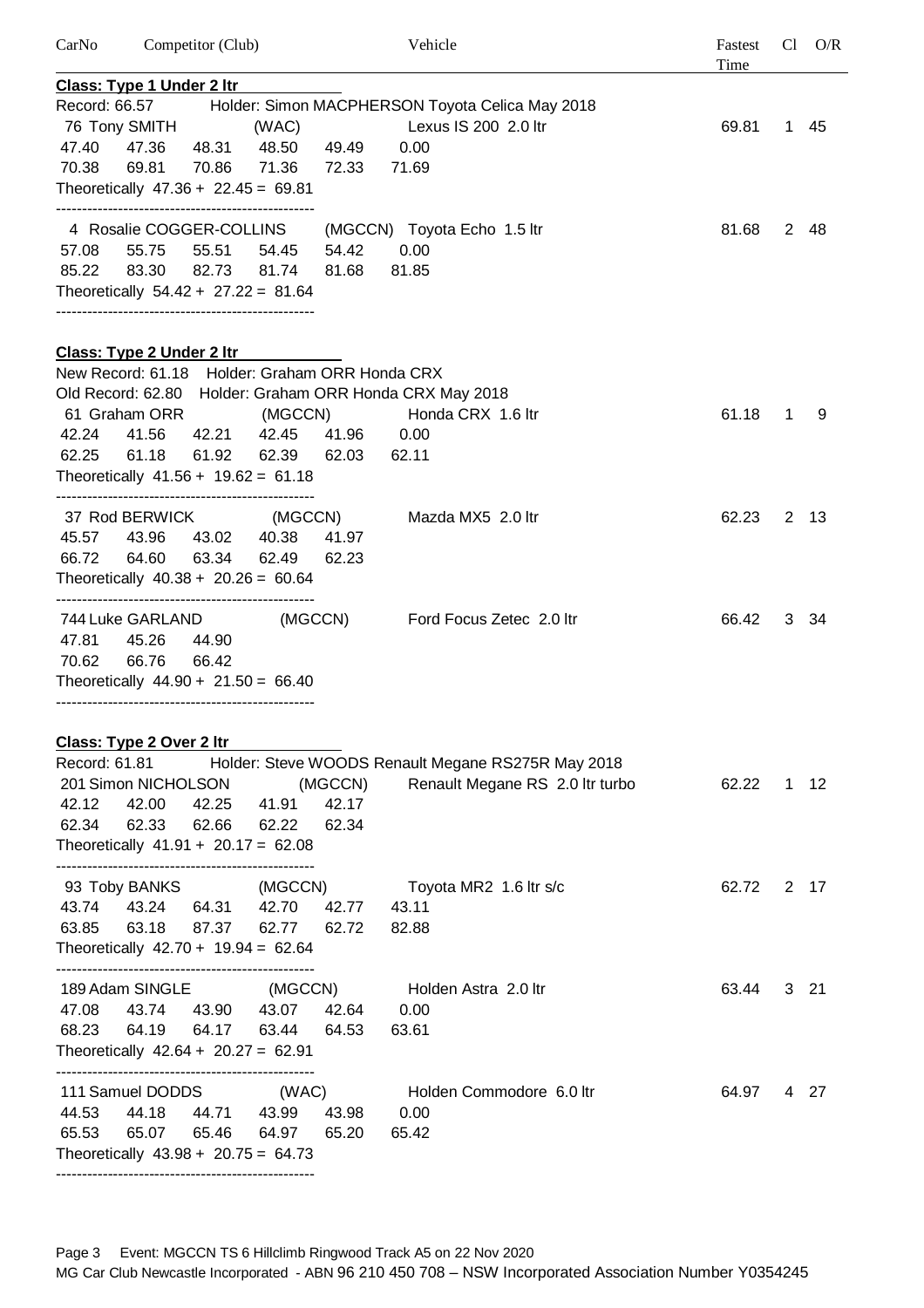| CarNo Competitor (Club)               |                                                            | Vehicle                                                | Fastest<br>Time |   | $Cl$ $O/R$ |
|---------------------------------------|------------------------------------------------------------|--------------------------------------------------------|-----------------|---|------------|
| 36 Rick YATES                         | (MGCCN)                                                    | BMW Mini Cooper S 1.6 Itr turbo                        | 65.68           |   | 5 33       |
| 45.16<br>55.56                        | 45.36 50.28<br>45.45                                       |                                                        |                 |   |            |
| 80.65<br>65.68                        | 66.01<br>72.33<br>66.04                                    |                                                        |                 |   |            |
| Theoretically $45.16 + 20.52 = 65.68$ |                                                            |                                                        |                 |   |            |
|                                       |                                                            | 89 Amanda SINGLE (MGCCN) Holden Astra 2.0 ltr          | 67.54           |   | 6 37       |
| 52.00<br>47.68                        | 47.70 47.13<br>48.67                                       | 0.00                                                   |                 |   |            |
| 74.92<br>69.26                        | 69.10<br>77.05 70.56                                       | 67.54                                                  |                 |   |            |
| Theoretically $47.13 + 21.40 = 68.53$ |                                                            |                                                        |                 |   |            |
|                                       |                                                            | 44 Michael DODDS (WAC) Holden SS Ute 6.0 ltr           | 69.58           |   | 7 44       |
|                                       | 50.25  46.70  46.78  46.69  46.63                          | 0.00                                                   |                 |   |            |
| 69.78<br>73.96                        | 69.95 70.44 69.58                                          | 69.90                                                  |                 |   |            |
|                                       | Theoretically $0.00 + 46.63 + 0.00 + 0.00 + 22.95 = 69.58$ |                                                        |                 |   |            |
|                                       | 72 Matthew MOY (MGCCND                                     | Holden Torana 3.3 ltr                                  | 70.56           |   | 8 46       |
| 49.18<br>48.06                        | 48.83 48.07                                                |                                                        |                 |   |            |
| 72.66<br>70.56                        | 71.56<br>71.14                                             |                                                        |                 |   |            |
| Theoretically $48.06 + 22.50 = 70.56$ |                                                            |                                                        |                 |   |            |
|                                       |                                                            |                                                        |                 |   |            |
| Class: Type 3 Under 2 Itr             |                                                            | Record: 59.81 Holder: Nathan ABBOTT VW Beetle May 2017 |                 |   |            |
|                                       |                                                            | 808 Ben SOUTHCOMBE (MGCCN) Suzuki Swift Gti 1.8 ltr    | 61.64           |   | $1 \t11$   |
| 42.68 42.35 41.70 42.22               |                                                            | 42.03 0.00                                             |                 |   |            |
| 63.17                                 | 62.24   66.69P   62.19<br>61.82                            | 61.64                                                  |                 |   |            |
|                                       | Theoretically $0.00 + 41.70 + 0.00 + 0.00 + 19.79 = 61.49$ |                                                        |                 |   |            |
|                                       |                                                            | 11 Tom CLEMENS (MGCCN) VW Beetle 2.0 ltr               | 62.86           |   | 2 18       |
|                                       | 43.03 43.53 42.46 45.00 42.47 0.00                         |                                                        |                 |   |            |
| 64.16<br>63.46                        | 62.86<br>66.30 63.27                                       | 63.42                                                  |                 |   |            |
| Theoretically $42.46 + 20.40 = 62.86$ |                                                            |                                                        |                 |   |            |
| 126 Nat HAILS                         | (MGCCN)                                                    | Toyota Sprinter 1.6 ltr                                | 65.55           |   | 3 31       |
| 46.43<br>44.95                        | 44.53<br>45.03<br>44.17                                    |                                                        |                 |   |            |
| 66.26<br>68.07                        | 66.39<br>65.85<br>65.55                                    |                                                        |                 |   |            |
| Theoretically $44.17 + 21.31 = 65.48$ |                                                            |                                                        |                 |   |            |
| 180 Russell WEST                      | (MGCCN)                                                    | Datsun 180B 2.0 ltr                                    | 65.56           |   | 4 32       |
| 45.11 44.42                           | 44.38<br>44.51<br>44.50                                    |                                                        |                 |   |            |
| 66.59<br>65.56                        | 65.61<br>65.91<br>65.75                                    |                                                        |                 |   |            |
| Theoretically $44.38 + 21.14 = 65.52$ |                                                            |                                                        |                 |   |            |
| 31 Nicholas PARKER-GRIVAS             |                                                            | (MGCCN)<br>Mitsubishi Mirage 1.5 ltr                   | 66.78           |   | 5 35       |
| 47.08<br>45.78                        | 45.66<br>45.67<br>45.73                                    | 0.00                                                   |                 |   |            |
| 70.22<br>67.47                        | 67.36<br>66.78<br>67.18                                    | 67.39                                                  |                 |   |            |
| Theoretically $45.66 + 21.11 = 66.77$ |                                                            |                                                        |                 |   |            |
| 172 Alex FRODL                        | (MGCCN)                                                    | Renault Clio Sport 2.0 ltr                             | 68.76           | 6 | - 41       |
| 46.73<br>46.85                        | 46.86<br>47.06                                             |                                                        |                 |   |            |
| 68.76<br>69.33                        | 69.28<br>69.19                                             |                                                        |                 |   |            |
| Theoretically $46.73 + 22.03 = 68.76$ |                                                            |                                                        |                 |   |            |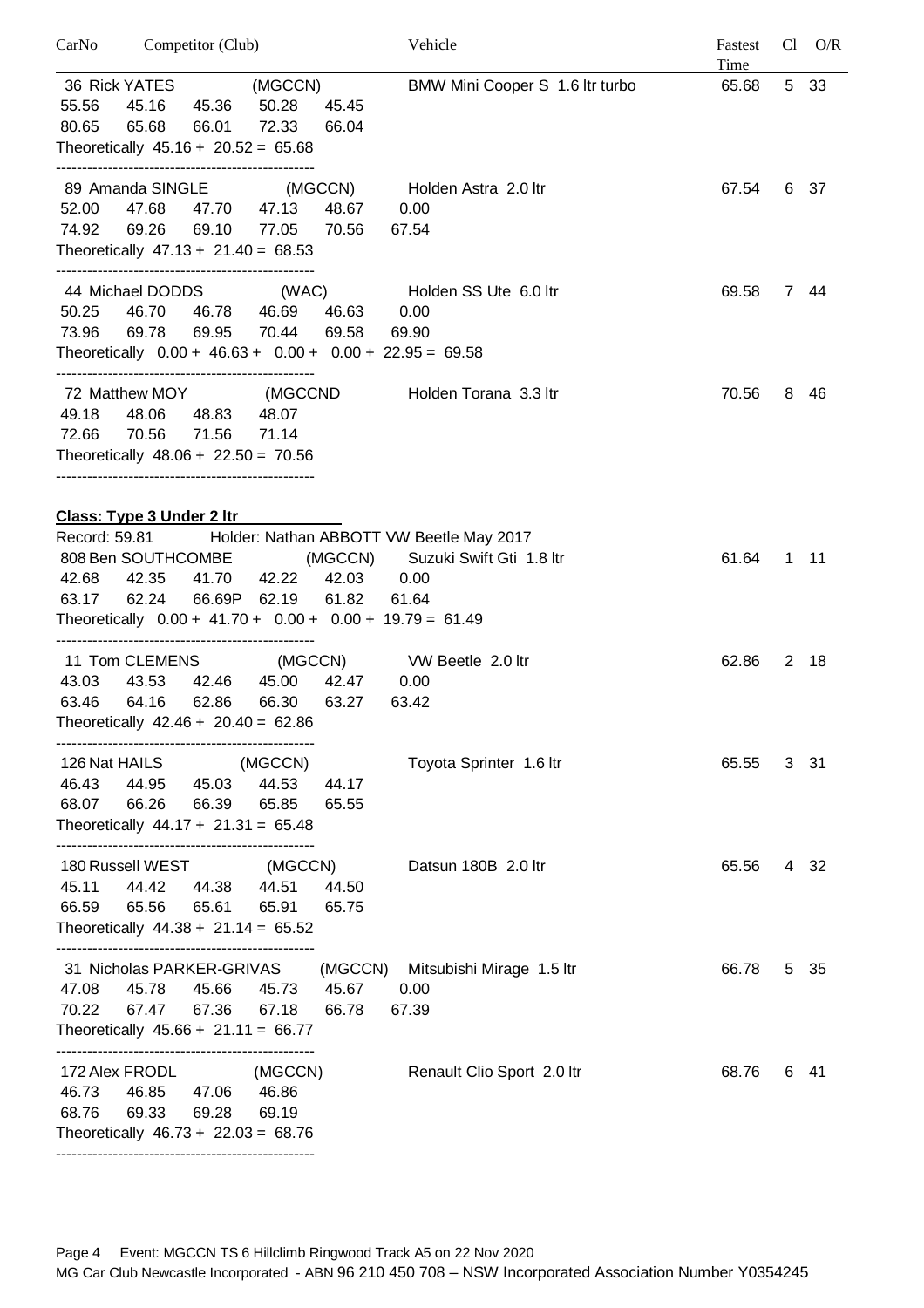| CarNo                            | Competitor (Club)                                                                                                                       |                                                                                              | Vehicle                                                                                    | Fastest<br>Time | $Cl$ $O/R$   |
|----------------------------------|-----------------------------------------------------------------------------------------------------------------------------------------|----------------------------------------------------------------------------------------------|--------------------------------------------------------------------------------------------|-----------------|--------------|
| 62.94<br>777.77                  | 3 Matthew PARKER<br>46.32<br>48.02<br>77.83<br>71.64<br>Theoretically $46.32 + 22.36 = 68.68$                                           | (MGCCN)<br>46.45<br>46.83<br>69.55<br>69.19                                                  | Mitsubishi Mirage 1.5 ltr<br>0.00<br>69.67                                                 | 69.19           | 7 42         |
| 48.51<br>71.93                   | 6 Steven FORSBERG<br>48.27<br>46.55 47.11<br>71.49<br>69.39<br>Theoretically $46.22 + 22.67 = 68.89$                                    | 46.22<br>69.78<br>69.27                                                                      | (CNCSCC) Ford Fiesta 1.6 ltr<br>0.00<br>69.64                                              | 69.27           | 8 43         |
| 46.19<br>66.89                   | <b>Class: Type 3 Over 2 Itr</b><br>841 Mark GRANGER<br>42.64<br>43.29<br>63.47<br>68.51P 63.71<br>Theoretically $42.35 + 19.95 = 62.30$ | New Record: 62.30 Holder: Mark GRANGER Ford Falcon XR6<br>(MGCCN)<br>43.24<br>42.35<br>62.30 | Old Record: 62.44 Holder: Mark GRANGER Ford Falcon XR6 May 2018<br>Ford Falcon XR6 4.0 ltr | 62.30           | $1 \quad 14$ |
| 42.56<br>62.92                   | 40 Darren LINDSAY<br>42.43<br>41.97<br>62.57<br>62.46<br>Theoretically $41.97 + 20.14 = 62.11$                                          | (MGCCN)                                                                                      | VN Commodore 3.8 ltr                                                                       | 62.46           | $2 \t15$     |
| 47.50<br>777.77                  | 553 Adam HARRIS<br>42.79<br>42.91<br>62.88<br>63.28<br>Theoretically $42.79 + 20.09 = 62.88$                                            | (MGCCN)<br>42.92<br>43.13<br>63.26<br>63.38                                                  | Honda Civic 2.4 ltr                                                                        | 62.88           | 3 19         |
| 54.96<br>777.77                  | 44.16<br>43.59<br>64.38<br>63.78<br>Theoretically $43.59 + 20.19 = 63.78$                                                               | 53 Harry HARRIS (MGCCN)<br>43.81<br>43.68<br>64.13<br>63.94                                  | Honda Civic 2.4 ltr                                                                        | 63.78           | 4 22         |
| 42.25<br>61.91                   | Class: Type 4 Over 2 Itr<br>Record: 58.90<br>184 Robert MITCHELL<br>43.50<br>777.77<br>61.07<br>Theoretically $40.72 + 19.48 = 60.20$   | (MGCCN)<br>41.32 40.97<br>40.72<br>60.23<br>60.45                                            | Holder: Mitch CRAIG Gemini Coupe May 2017<br>Toyota Corona 2.0 ltr turbo<br>0.00<br>60.47  | 60.23<br>1      | 6            |
| 279 Brett HORD<br>47.16<br>69.93 | 43.33<br>42.39<br>64.56<br>63.47<br>Theoretically $41.72 + 20.78 = 62.50$                                                               | (MGCCN)<br>42.24<br>41.72<br>63.02<br>62.61                                                  | Mazda RX7 5.0 ltr v8                                                                       | 62.61           | 2 16         |
| 45.91<br>67.45                   | 58 Phil LIMBERT<br>44.25<br>44.06<br>65.03<br>64.91                                                                                     | (MGCCN)<br>44.72<br>43.24<br>66.19<br>63.99                                                  | Ford Perana V8 5.0 ltr<br>0.00<br>63.38                                                    | 63.38           | 3 20         |

Page 5 Event: MGCCN TS 6 Hillclimb Ringwood Track A5 on 22 Nov 2020 MG Car Club Newcastle Incorporated - ABN 96 210 450 708 - NSW Incorporated Association Number Y0354245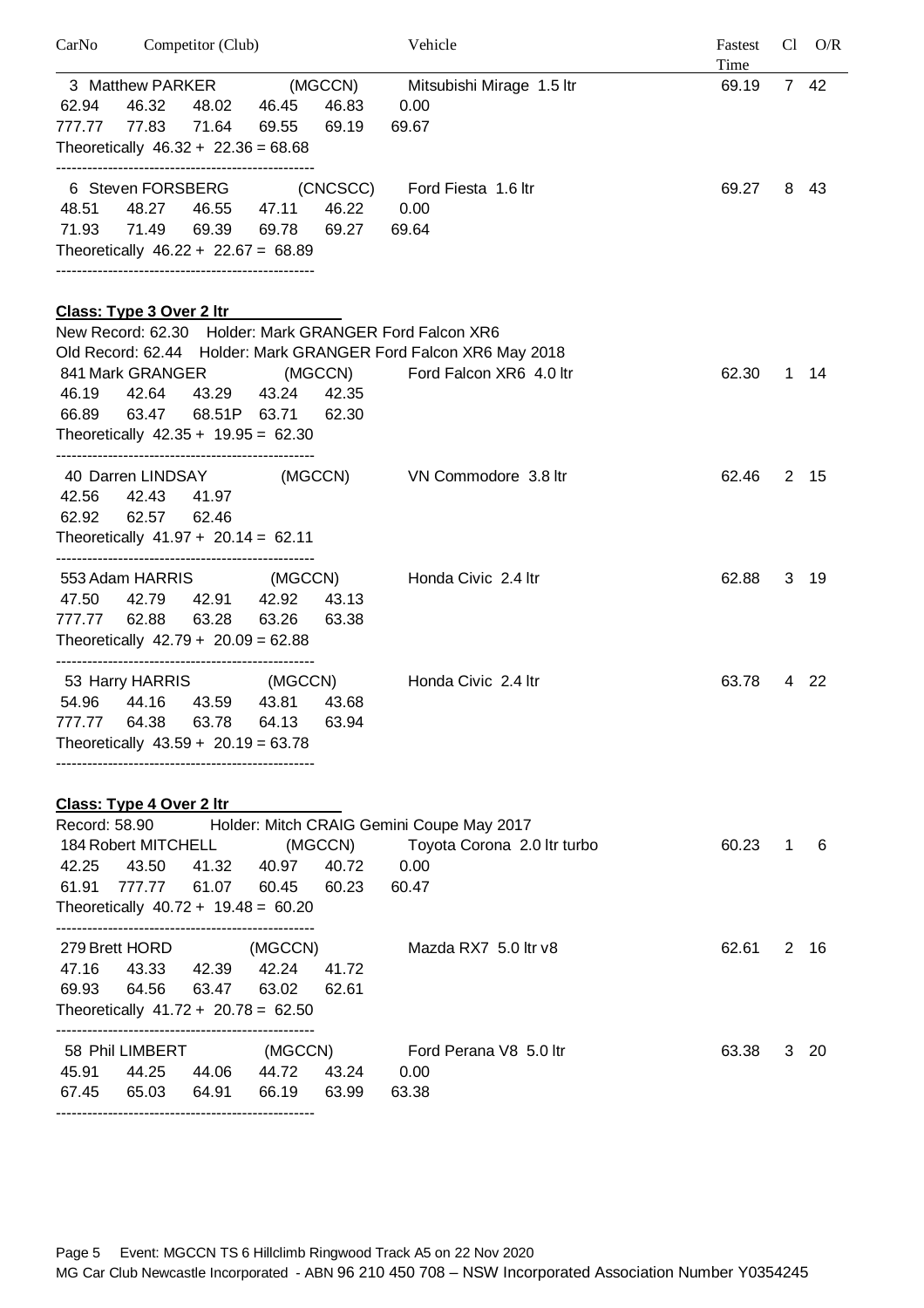| CarNo                  |                                                       | Competitor (Club) |                   |                | Vehicle                                                                              | Fastest<br>Time |             | $Cl$ $O/R$  |
|------------------------|-------------------------------------------------------|-------------------|-------------------|----------------|--------------------------------------------------------------------------------------|-----------------|-------------|-------------|
|                        | Class: Sports Grp 2A/2C Under 2 Itr                   |                   |                   |                |                                                                                      |                 |             |             |
| Record: 56.10<br>40.50 | 29 Kevin AKERS (MGCCN)<br>40.49                       |                   | 39.55 39.35       | 39.25          | Holder: Raymond BROMLEY Locost 7 replica Nov 2019<br>Carroll Clubman 1.3 ltr<br>0.00 | 57.84           | $\mathbf 1$ | 2           |
| 59.48                  | 59.38<br>Theoretically $39.25 + 18.49 = 57.74$        |                   | 58.64 57.84       |                | 57.89 58.49                                                                          |                 |             |             |
|                        |                                                       |                   |                   |                | 777 Garry CHRISTOPHERSON (MGCCN) Westfield SE 2.0 ltr                                | 59.11           | $2^{\circ}$ | -5          |
|                        | 42.15 40.70<br>61.70 59.94 59.29 59.11                |                   | 40.25 40.06       | 39.89<br>59.19 |                                                                                      |                 |             |             |
|                        | Theoretically $39.89 + 19.04 = 58.93$                 |                   |                   |                |                                                                                      |                 |             |             |
|                        |                                                       |                   |                   |                | 7 Richard (Lee) MEARS (ARDC) Lucalia Clubman 1.9 ltr                                 | 60.78           | 3           | 8           |
|                        | 42.21 41.47 40.76                                     |                   | 41.86             |                |                                                                                      |                 |             |             |
|                        | 62.37 61.53 60.78                                     |                   | 62.23             |                |                                                                                      |                 |             |             |
|                        | Theoretically $40.76 + 20.02 = 60.78$                 |                   |                   |                |                                                                                      |                 |             |             |
|                        | Class: Prod Sports 2B Classic 1.4 - 2 ltr             |                   |                   |                |                                                                                      |                 |             |             |
|                        |                                                       |                   |                   |                | Record: 64.53 Holder: Jeff NEWEY MG B Feb 2016                                       |                 |             |             |
|                        | 48 Jeff NEWEY                                         |                   | (MGCCN)           |                | $MGB 2.0$ ltr                                                                        | 65.14           |             | 1 29        |
|                        | 47.69  45.07  44.87  44.72  44.89  0.00               |                   |                   |                |                                                                                      |                 |             |             |
|                        | 69.19  66.21  65.89  65.72  66.23  65.14              |                   |                   |                |                                                                                      |                 |             |             |
|                        | 246 Paul WHITWORTH (MGCCN)                            |                   |                   |                | MG B 1.9 ltr                                                                         | 67.22           |             | 2 36        |
|                        | 48.17 46.34 45.41 46.25                               |                   |                   | 46.01          | 0.00                                                                                 |                 |             |             |
| 70.75                  | 68.42                                                 | 67.22             | 67.83             | 67.90          | 68.04                                                                                |                 |             |             |
|                        | Theoretically $45.41 + 21.58 = 66.99$                 |                   |                   |                |                                                                                      |                 |             |             |
|                        | <b>Class: Prod Sports 2B Classic Over 2 ltr</b>       |                   |                   |                |                                                                                      |                 |             |             |
|                        |                                                       |                   |                   |                | New Record: 61.38 Holder: Andrew FRASER Chev Corvette                                |                 |             |             |
|                        |                                                       |                   |                   |                | Old Record: 63.35 Holder: Andrew FRASER Corvette May 2018                            |                 |             |             |
|                        | 109 Andrew FRASER                                     |                   |                   | (MGCCN)        | Chev Corvette 6.4 ltr                                                                | 61.38           |             | 1 10        |
| 42.95                  | 42.00                                                 |                   | 44.39 42.17 42.48 |                | 0.00                                                                                 |                 |             |             |
|                        | 67.42P 61.41<br>Theoretically $42.00 + 19.23 = 61.23$ |                   | 64.27 61.40       | 62.04          | 61.38                                                                                |                 |             |             |
|                        |                                                       |                   |                   |                |                                                                                      |                 |             |             |
| Record: 60.38          | Class: Prod Sports Modern 1.4 - 2 ltr                 |                   |                   |                | Holder: Paul BOWER Mazda MX5 Nov 2019                                                |                 |             |             |
|                        | 27 Paul BOWER                                         |                   | (MGCCN)           |                | Mazda MX5 2.0 ltr                                                                    | 60.67           |             | $1 \quad 7$ |
| 41.78                  | 41.78                                                 |                   | 41.75 41.36       | 41.56          |                                                                                      |                 |             |             |
| 61.10                  | 61.16                                                 |                   | 60.67 60.67       | 60.92          |                                                                                      |                 |             |             |
|                        | Theoretically $41.36 + 18.92 = 60.28$                 |                   |                   |                |                                                                                      |                 |             |             |
|                        | 54 John FINCH                                         |                   | (MGCCN)           |                | Mazda MX5 2.0 ltr                                                                    | 64.49           |             | 2 2 3       |
| 44.40                  | 43.76                                                 | 45.33             | 43.89             | 46.19          |                                                                                      |                 |             |             |

158 Mark JANUS (MGCCN) Mazda MX5 2.0 ltr 65.03 3 28

Theoretically 43.97 + 20.93 = 64.90 --------------------------------------------------

65.20 64.72 66.62 64.49 67.01

44.79 43.97 44.16 44.11 44.27 66.31 65.03 65.32 65.04 65.47

Theoretically  $43.76 + 20.60 = 64.36$ --------------------------------------------------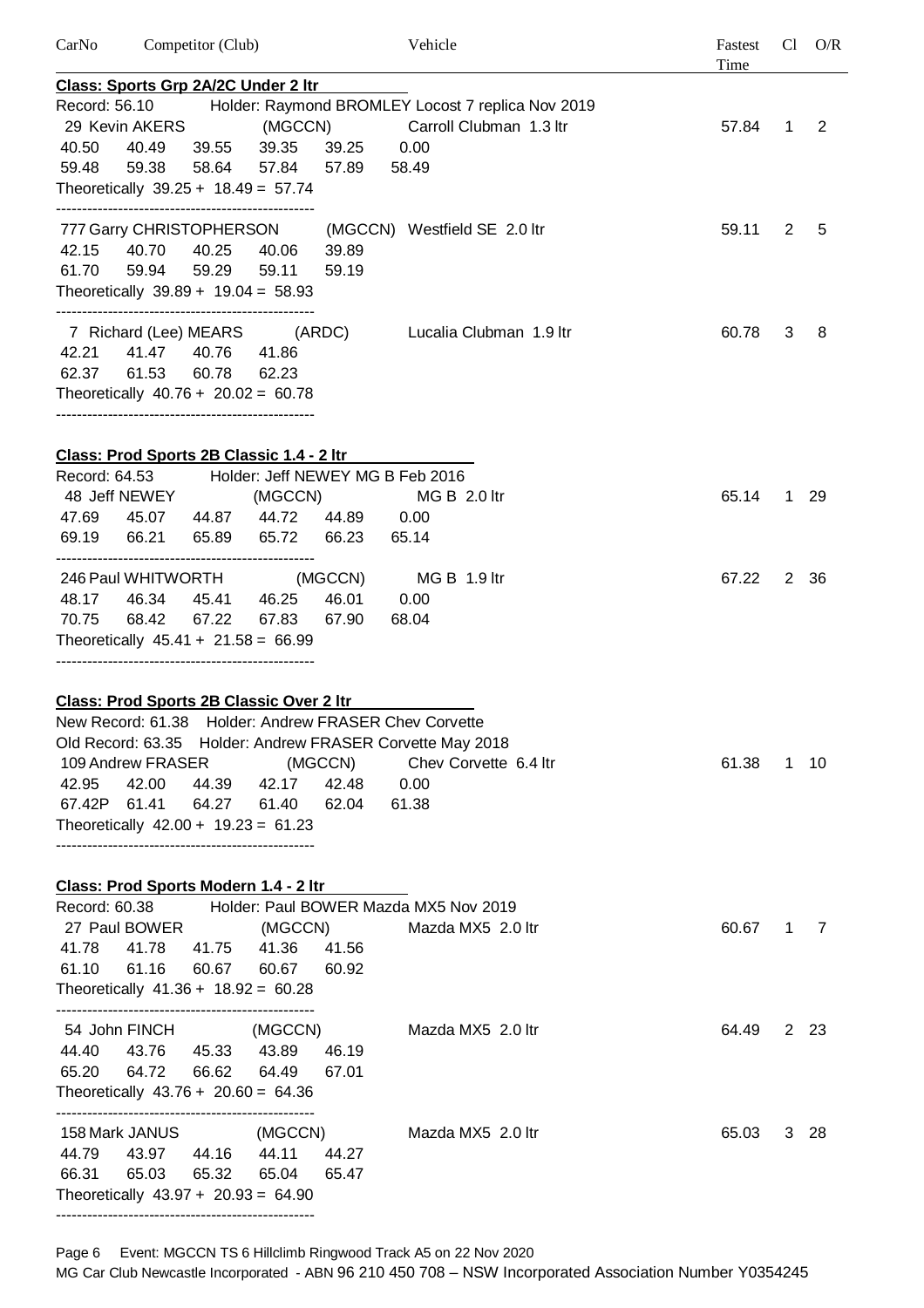| CarNo         | Competitor (Club)                          |              | Vehicle |                                                       | Fastest | $Cl$ $O/R$<br>Time |      |
|---------------|--------------------------------------------|--------------|---------|-------------------------------------------------------|---------|--------------------|------|
|               | 70 Brian SUTTON (MGCCN)                    |              |         | Mazda MX5 2.0 ltr                                     | 65.30   |                    | 4 30 |
| 45.81         | 44.36                                      | 44.67  44.81 | 46.09   | 0.00                                                  |         |                    |      |
| 67.55         | 65.61<br>65.30                             | 66.36        | 67.33   | 65.99                                                 |         |                    |      |
|               | Theoretically $44.36 + 20.94 = 65.30$      |              |         |                                                       |         |                    |      |
|               |                                            |              |         | 32 Jacob MOTUM (MGCCN) Toyota MR2 1.6 ltr             | 68.10   |                    | 5 39 |
| 46.99         | 46.46<br>46.64 46.81                       |              | 84.28   |                                                       |         |                    |      |
| 68.92         | 68.72<br>68.10                             | 68.59        | 777.77  |                                                       |         |                    |      |
|               | Theoretically $46.46 + 21.64 = 68.10$      |              |         |                                                       |         |                    |      |
|               | 175 Don REDDING (MGCCN)                    |              |         | Mazda MX5 2.0 ltr                                     | 68.29   |                    | 6 40 |
|               | 47.65 46.89<br>46.69 48.25                 |              | 46.42   | 0.00                                                  |         |                    |      |
| 70.25         | 69.83<br>68.53                             | 70.17        | 68.29   | 68.34                                                 |         |                    |      |
|               | Theoretically $46.42 + 21.84 = 68.26$      |              |         |                                                       |         |                    |      |
|               | 162 Raewyn PERKINS (MGCCN)                 |              |         | Mazda MX5 1.9 ltr                                     | 77.93   |                    | 7 47 |
|               | 57.75 54.66                                | 52.67 52.46  | 52.63   |                                                       |         |                    |      |
| 84.22         | 78.79<br>81.00                             | 77.93        | 78.52   |                                                       |         |                    |      |
|               | Theoretically $52.46 + 25.47 = 77.93$      |              |         |                                                       |         |                    |      |
|               | <b>Class: Special Vehicle Over 3 Itr</b>   |              |         |                                                       |         |                    |      |
|               |                                            |              |         | Record: 57.75 Holder: Tim BLAKE Subaru WRX Nov 2019   |         |                    |      |
|               | 727 Tim BLAKE                              |              |         | (MGCCN) Subaru WRX 2.5 ltr turbo                      | 58.69   | $\mathbf{1}$       | 3    |
|               | 39.70 40.87<br>39.67                       |              |         |                                                       |         |                    |      |
| 58.76         | 65.54P 58.69                               |              |         |                                                       |         |                    |      |
|               | Theoretically $39.67 + 19.02 = 58.69$      |              |         |                                                       |         |                    |      |
|               |                                            |              |         | 321 Dylan GERRISH (MGCCN) Ford Focus RS 2.3 ltr turbo | 59.00   | $2^{\circ}$        | 4    |
|               | 40.08  40.74  40.09  39.82                 |              | 39.72   | 0.00                                                  |         |                    |      |
|               | 59.46 60.27 59.40                          | 59.36        | 59.00   | 60.05                                                 |         |                    |      |
|               | Theoretically $39.72 + 19.28 = 59.00$      |              |         |                                                       |         |                    |      |
|               | 932 Katie MOY                              | (MGCCN)      |         | Subaru WRX 2.5 Itr turbo                              | 64.63   |                    | 3 24 |
|               | 44.00 43.94 43.75                          | 43.69        | 44.23   |                                                       |         |                    |      |
|               | 65.09 64.69 64.63                          | 65.20        | 65.33   |                                                       |         |                    |      |
|               | Theoretically $43.69 + 20.75 = 64.44$      |              |         |                                                       |         |                    |      |
|               | 45 Terry LANESBURY (MGCCN)                 |              |         | Subaru WRX 2.0 ltr                                    | 64.80   |                    | 4 25 |
| 56.44         | 62.39 47.18 44.59                          |              | 44.20   |                                                       |         |                    |      |
|               | 777.77 777.77 74.97                        | 65.15        | 64.80   |                                                       |         |                    |      |
|               | Theoretically $44.20 + 20.56 = 64.76$      |              |         |                                                       |         |                    |      |
|               | 359 Matthew WHITWORTH                      |              | (MGCCN) | Subaru WRX 2.0 ltr turbo                              | 64.95   |                    | 5 26 |
|               | 45.44 44.65<br>44.11                       | 44.41 44.51  |         | 0.00                                                  |         |                    |      |
|               | 66.77 65.79 64.95                          | 65.38        | 65.72   | 65.30                                                 |         |                    |      |
|               | Theoretically $44.11 + 20.84 = 64.95$      |              |         |                                                       |         |                    |      |
|               |                                            |              |         |                                                       |         |                    |      |
| Record: 65.30 | <b>Class: Junior in Production Vehicle</b> |              |         | Holder: Harry KEIL (J) Holden Commodore Nov 2019      |         |                    |      |
|               | 305 Robert ILES (J)                        | (MGCCN)      |         | Mazda MX5 1.9 ltr                                     | 67.91   | 1                  | -38  |
| 47.75         | 46.61 45.75 46.06                          |              | 46.28   | 0.00                                                  |         |                    |      |

75.12P 68.64 67.91 68.26 73.25P 69.43

Theoretically 45.75 + 21.97 = 67.72 --------------------------------------------------